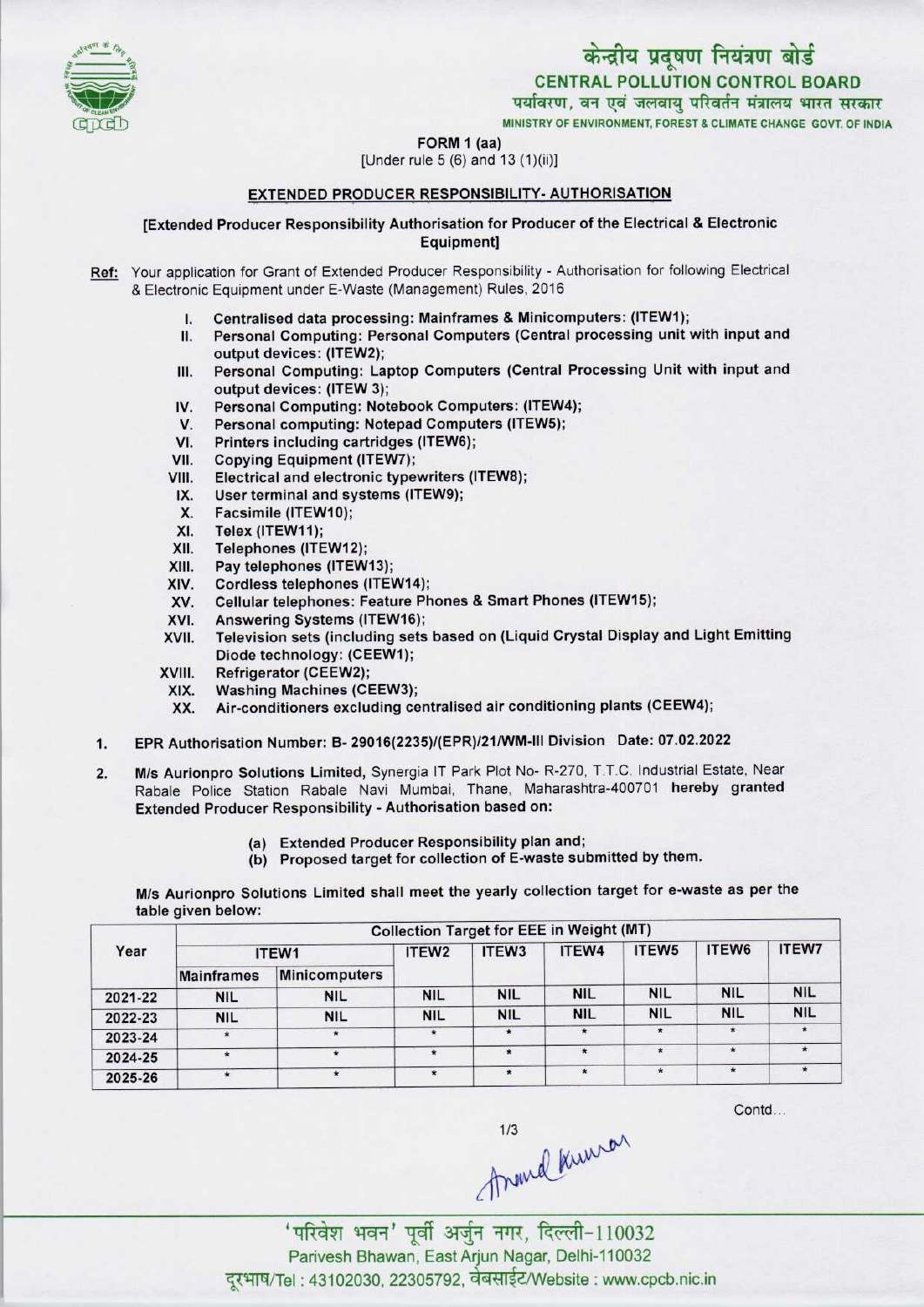

# From pre page....

| Year    | <b>Collection Target for EEE in Weight (MT)</b> |            |            |            |              |            |            |                          |                        |  |
|---------|-------------------------------------------------|------------|------------|------------|--------------|------------|------------|--------------------------|------------------------|--|
|         | <b>ITEW8</b>                                    | ITEW9      | ITEW10     | ITEW11     | ITEW12       | ITEW13     | ITEW14     | ITEW15                   |                        |  |
|         |                                                 |            |            |            |              |            |            | Feature<br><b>Phones</b> | Smart<br><b>Phones</b> |  |
| 2021-22 | <b>NIL</b>                                      | <b>NIL</b> | <b>NIL</b> | <b>NIL</b> | <b>NIL</b>   | <b>NIL</b> | <b>NIL</b> | <b>NIL</b>               | <b>NIL</b>             |  |
| 2022-23 | <b>NIL</b>                                      | <b>NIL</b> | <b>NIL</b> | <b>NIL</b> | <b>NIL</b>   | <b>NIL</b> | <b>NIL</b> | <b>NIL</b>               | <b>NIL</b>             |  |
| 2023-24 | $\star$                                         | $\star$    | $\star$    | $\star$    | $\pmb{\ast}$ | $\star$    | $\star$    | $\star$                  | $\star$                |  |
| 2024-25 | $\star$                                         | $\star$    | $\star$    | $\star$    | $\star$      | $\star$    | $\star$    | $\star$                  | $\star$                |  |
| 2025-26 | $\star$                                         | $\star$    | $\star$    | $\star$    | $\star$      | $\star$    | $\star$    | $\star$                  | $\star$                |  |

| Year    |                    | <b>Collection Target for EEE in Weight (MT)</b> |                   |                   |            |  |  |  |
|---------|--------------------|-------------------------------------------------|-------------------|-------------------|------------|--|--|--|
|         | ITEW <sub>16</sub> | CEEW1                                           | CEEW <sub>2</sub> | CEEW <sub>3</sub> | CEEW4      |  |  |  |
| 2021-22 | <b>NIL</b>         | <b>NIL</b>                                      | <b>NIL</b>        | <b>NIL</b>        | <b>NIL</b> |  |  |  |
| 2022-23 | <b>NIL</b>         | <b>NIL</b>                                      | <b>NIL</b>        | <b>NIL</b>        | <b>NIL</b> |  |  |  |
| 2023-24 | $\star$            | $\star$                                         | $\star$           | $\star$           |            |  |  |  |
| 2024-25 |                    |                                                 | $\star$           | ۰                 |            |  |  |  |
| 2025-26 |                    |                                                 | $\star$           | $\star$           |            |  |  |  |

'Collection target will be fixed after submission of sales data.

## 3. The Authorisation shall be valid for a period of five (5) years from date of issue with following conditions:

- i. You shall strictly follow the approved Extended Producer Responsibility plan, a copy of which is enclosed herewith as Enclosure-I;
- ii. You shall ensure that collection mechanism or collection Centres are set up or designated as per the details given in the Extended Producer Responsibility plan and that shall be completed before the proposed dates if any in the EPR Plan (list of collection Centres and the toll free numbers for reverse logistics enclosed);
- iii. You shall ensure that all the collected e-waste is channelized to recycler/dismantler M/s E-waste Recyclers India, Shed No.15, Roz ka Meo Industrial Area , Nuh, Haryana and records shall be maintained at recycler/dismantler and your end;
- iv. You shall maintain records, in Form-2 of these Rules, of e-waste and make such records available for scrutiny by Central Pollution Control Board;
- v. You shall file annual returns in Form-3 to the Central Pollution Control Board on or before 30th day of June following the financial year to which that returns relates.

### vi. General Terms & Conditions of the Authorisation:

- a. The authorisation shall comply with provisions of the Environment (Protection) Act, 1986 and the E-waste (Management) Rules,2016 made there under;
- b.The authorisation or its renewal shall be produced for inspection at the request of an officer authorised by the Central Pollution Control Board;
- c.Any change in the approved Extended Producer Responsibility plan should be informed to Central Pollution Control Board within 15 days on which decision shall be communicated by Central Pollution Control Board within sixty days;

Contd...

mand Kinner